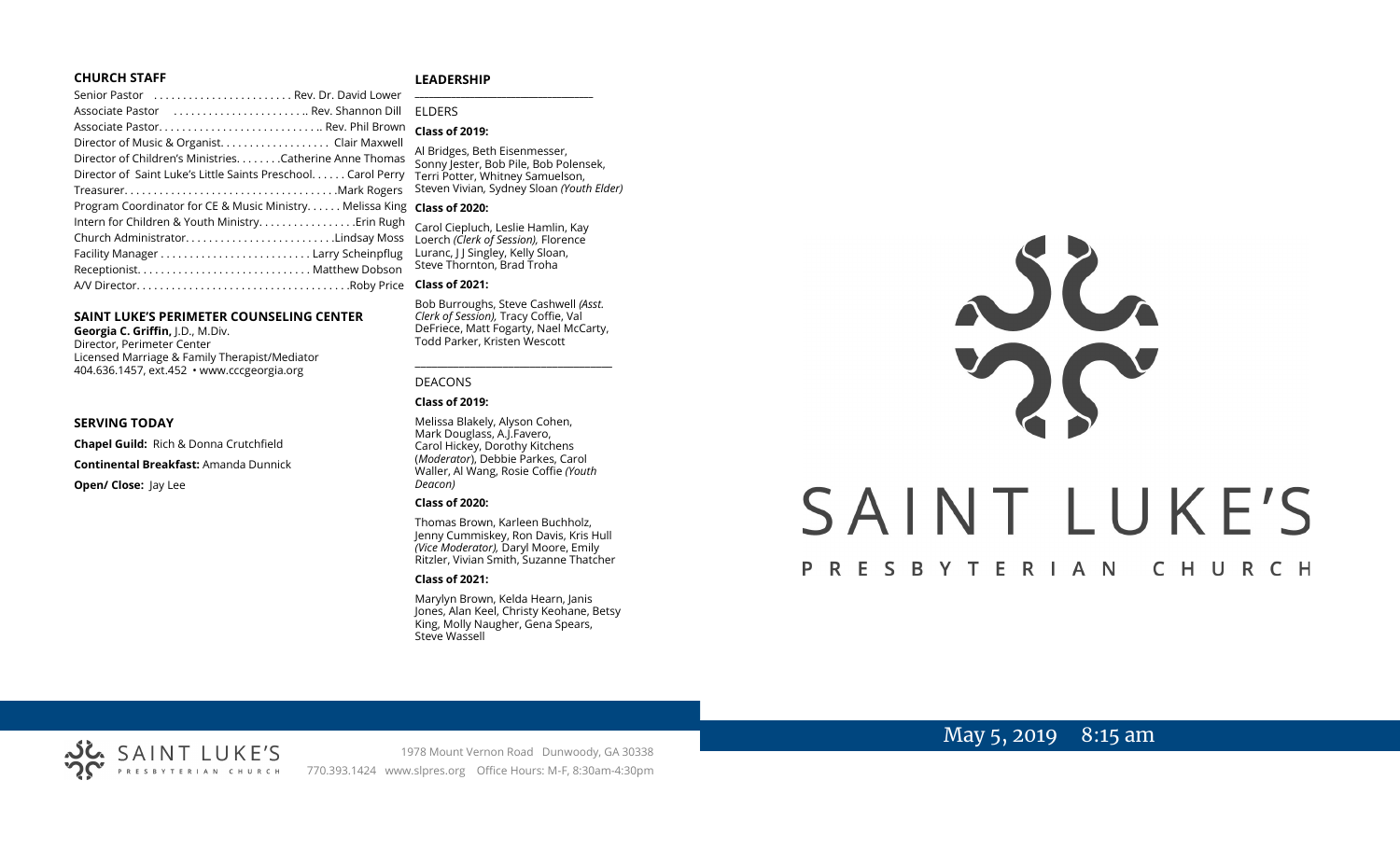

1978 Mount Vernon Road • Dunwoody, Georgia 30338 770.393.1424 • www.slpres.org

# **May 5, 2019**

3rd Sunday of Easter

#### **Liturgical Color:** White

*Liturgical colors can orient us to the season of the church year and help to engage the sense of sight in worship. White is used for special days or seasons for the redemptive work of Jesus, such as Christmas and Easter.*

# **SUNDAY SCHEDULE**

8:15am Chapel Communion Service 9:15am Sunday School 10:30am Sanctuary Worship Service *Nursery available at all services and Sunday School.* 

# MISSION

Responding to God's call and empowered by the Holy Spirit, we invite all to join us in knowing, serving, and sharing Jesus Christ here and around the world.

# VISION

To be a beacon of faith, hope, and love– every member an active disciple in Christ's ministry.

# **WELCOME, GUESTS!**

**DURING** the Welcome, please print the requested information on the Friendship Pad and pass the Friendship Pad down the pew.

**AFTER** the worship service, please join us outside the Chapel where our Pastors will be available to answer questions and provide you with a loaf of freshly-baked bread.

**FOR MORE** information about our programs, ministries or membership, please contact one of our Pastors at 770.393.1424, or visit our website: slpres.org.

# **THAT ALL MAY WORSHIP**

**ASSISTIVE** hearing devices, large print hymnals, large print bulletins and back cushions are available. Please contact an usher for further assistance.

**CHILDREN** are a precious part of our church family, and we welcome them in worship. Worship activity sheets and tactile activities are available on the table just outside the Chapel doors. For your convenience, there is a Family Restroom located in the administrative office's hallway, on the first floor, near the main lobby.



For information on all activities and events at Saint Luke's, please go to slpres.org.

**TODAY! SACRAMENT SUNDAY—** Today is our final Sacrament Sunday for Baptism. After Tell Us Our Story at the 10:30 am worship service, our PreK through 3rd grade children are invited to the chapel for time with Rev. Shannon Dill. Children will return to parents in worship service before Communion.

#### **TONIGHT! CHASTAIN AT SAINT LUKE'S —**

Join us at 6 pm tonight, May 5, in the Manhasset Parking lot for Chastain at Saint Luke's, which will feature popular music from the Broadway stage and highlight our own talented church members. Bring your own picnic supper! All are invited!

#### **TOMORROW! PW SPRING GATHERING —**

The Presbyterian Women's (PW) Annual Spring Gathering will be on May 6 at 6 pm. All women are invited to enjoy fellowship, potluck dinner, and worship service. Please register on the poster in the lobby. Questions? Contact Sandra DuBois at [sandradubois@bellsouth.net](mailto:sandradubois@bellsouth.net)

**MEN'S BREAKFAST ON MAY 11—** Please join us on May 11 at 8 am with our guest speaker, Saint Luke's member Nael A. McCarty, Ph.D. Marcus Professor of Cystic Fibrosis. Director of CF@LANTA, the Emory+Children's Cystic Fibrosis Center of Excellence at Emory University and Children's Healthcare of Atlanta, Nael will discuss the ecosystem for research and drug development that collaborates to bring new therapies to patients.

**2019 HABITAT HOUSE—** The work continues for four more Saturdays with a jump over Memorial Day weekend. We need 15 volunteers for each work day! For more details or to volunteer, go to slpres.org.

#### **2019 VBS: SEEKING SAFARI LEADERS—**

We're not LION! We NEED VBS volunteers! Go to the Volunteer tab at slpres.org to view all the various volunteer opportunities! Contact Stephanie McGoldrick, tsmcgoldrick@gmail.com, with questions.

**IOH MEAL NEEDED MAY 16 —** Interfaith Outreach Home (IOH) volunteer needed to provide a meal for 10 adults and 15 children on May 16. Contact Al Bridges, bridgtr@aol.com.

#### **FLORIDA PANHANDLE REBUILD TRIP, JULY**

**15-17—** Saint Luke's has the opportunity to partner with Hope Panhandle, Inc., to help reach out to those who continue to need assistance rebuilding their homes and lives after Hurricane Michael made landfall six months ago. For more information, visit slpres.org or contact Shannon Dill, shannondill@slpres.org.

**NEW MEMBER INQUIRER'S CLASS**— If you are interested in learning more about Saint Luke's, the Presbyterian faith tradition, and what it means to be a member of this wonderful church, please join senior pastor David Lower for a New Member Inquirer's Class on **May 5, 12, and 19 at 9:15 am** in the Session Room (room 109). New members will be welcomed during the 10:30 am service on **Sunday, May 19.** Child care provided during classes. Contact David Lower with questions: davidlower@slpres.org / 770.393.1424, ext. 223.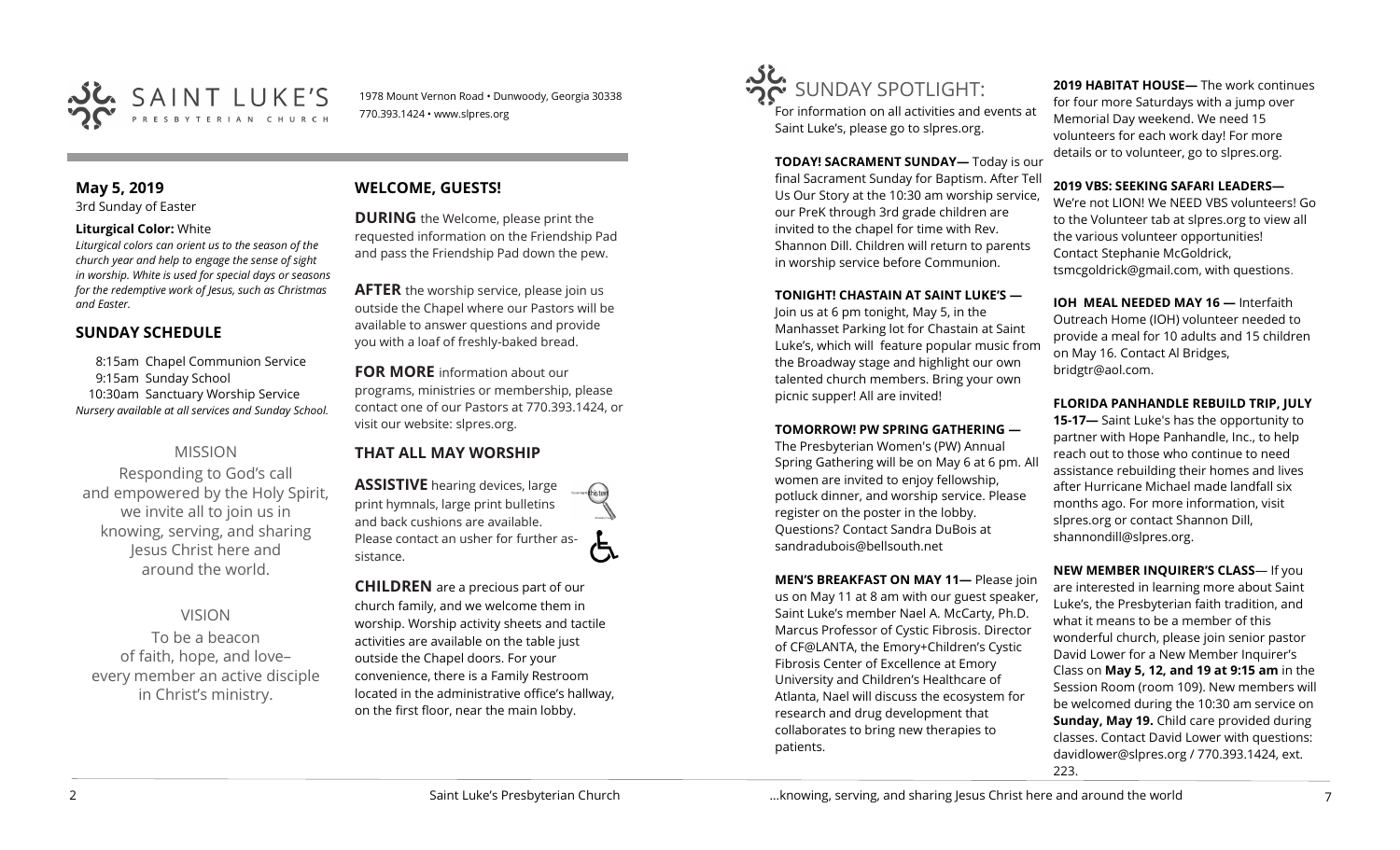## **In Preparation for Worship**

"Isn't it amazing that we are all made in God's image, and yet there is so much diversity among God's people?" *— Desmond Tutu*

l

**Prelude** Prelude *Wilbur Held* 

## **Welcome and Announcements**

l,

# **Call to Worship\***

Leader: Alleluia! Christ is Risen! **People: Christ is risen indeed!** Leader: Sin and death have been outdone by love and life! **People: The brilliant light of hope has come to shine forever!** Leader: Come let us worship and celebrate the Good News! **People: Alleluia! Christ is risen! Thanks be to God!**

**Opening Hymn #149\*** All Hail to God's Anointed

# **Call to Confession\***

Leader: The Lord be with you. **People: And also with you.**  Leader: Let us pray.

# **Prayer of Confession\***

Leader: The Lord be with you. **People: And also with you.** Leader: Let us pray...

**Jesus, our risen Lord, in our weakness, you call us. In our confusion, you teach us. In our troubles, you offer us peace. Meet us now as we come to hear your word. We confess that we fall short of embodying the grace and peace you have shown to us. Trusting in your love, we turn again to you, asking for your mercy and forgiveness, asking for a new and strengthened heart...** *(silence is kept for personal reflection...)*

Leader: Lord, in your mercy. **People: Hear our prayer. Amen.**

**Assurance of Forgiveness\***